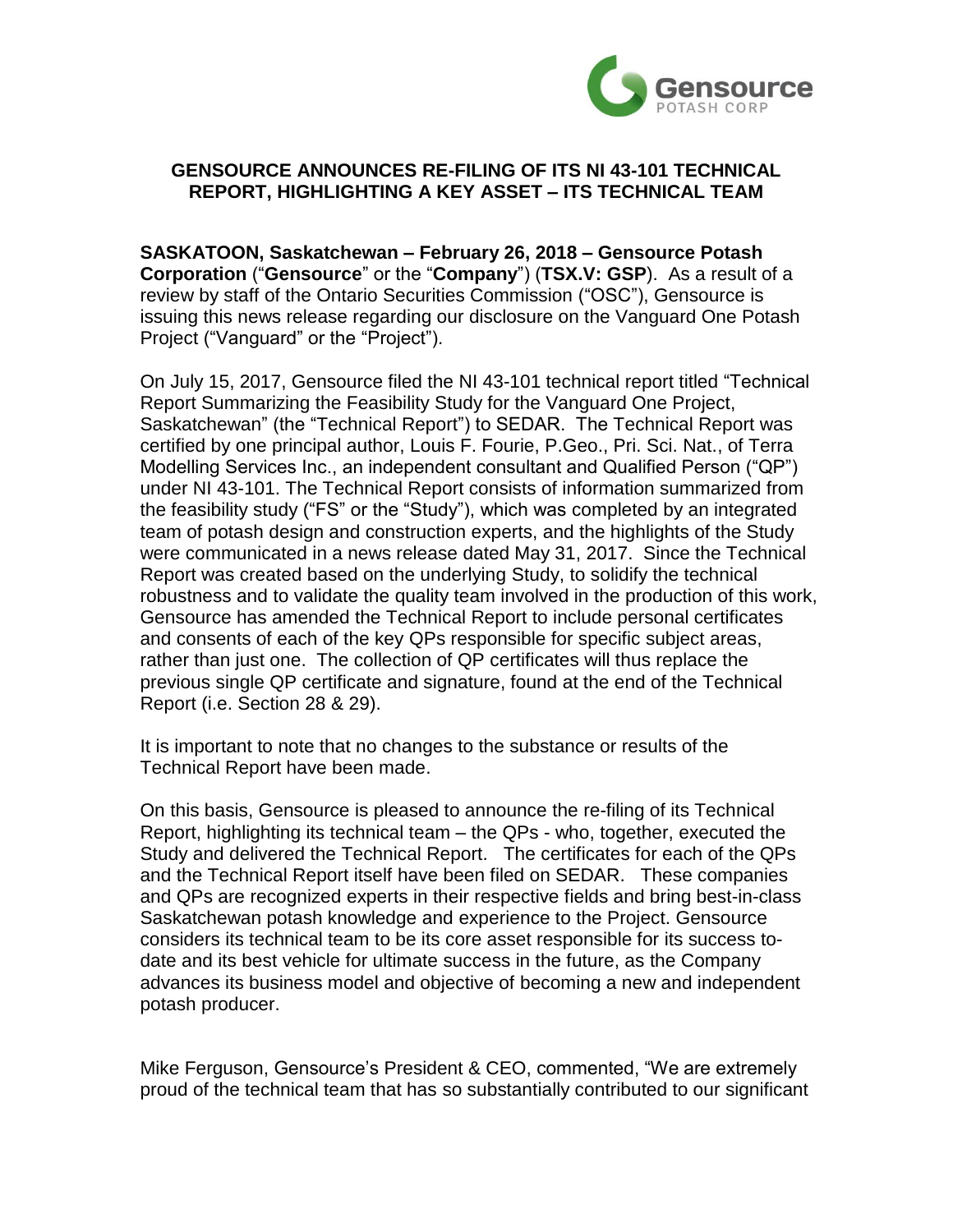

progress. The completed feasibility study for Vanguard One has created a new entry point to the potash industry. No longer do the barriers of multi-billion-dollar price tags, 10-year-long development cycles, together with the associated annual 3 – 4 million tonnes of production represent the formidable hurdles to become a primary potash producer. The Gensource business model, based on the results of the feasibility study, lowers the barrier to a more manageable CAD 279M capex, 2-year effort with a production of just 250,000 tonnes per year. With that new entry point, the space has now been opened up to a much broader range of potential entrants, creating a scenario we believe will be good for both the farmer (the real end-user of the product) and the industry itself as it transitions towards a situation where potash becomes a more openly traded commodity."

## **About Gensource**

Gensource is based in Saskatoon, Saskatchewan and is focused on developing the next potash production facility in that province – but with a fundamentally different approach. Gensource's President and CEO, Mike Ferguson, P.Eng., has assembled a management and technical team with direct and specific expertise and experience in potash development in Saskatchewan.

Gensource operates under a business plan that has two key components: (1) vertical integration with the market to ensure that all production capacity built is directed to a specific market, eliminating market-side risk; and (2) technical innovation which will allow for a small *and* economic potash production facility, which is much friendlier to the environment and less expensive and time consuming to construct and operate - the output of which can then be directed to the identified specific market.

For further information please contact:

## **Gensource Potash Corporation:**

Mike Ferguson, President & CEO Telephone: (306) 974-6414 Email: mike@gensource.ca

**Neither TSX Venture Exchange nor its Regulation Services Provider (as that term is defined in the policies of the TSX Venture Exchange) accepts responsibility for the adequacy or accuracy of this release.**

## *Caution Regarding Forward-Looking Statements*

*This news release may contain forward looking information and Gensource cautions readers that forward- looking information is based on certain assumptions and risk factors that could cause*